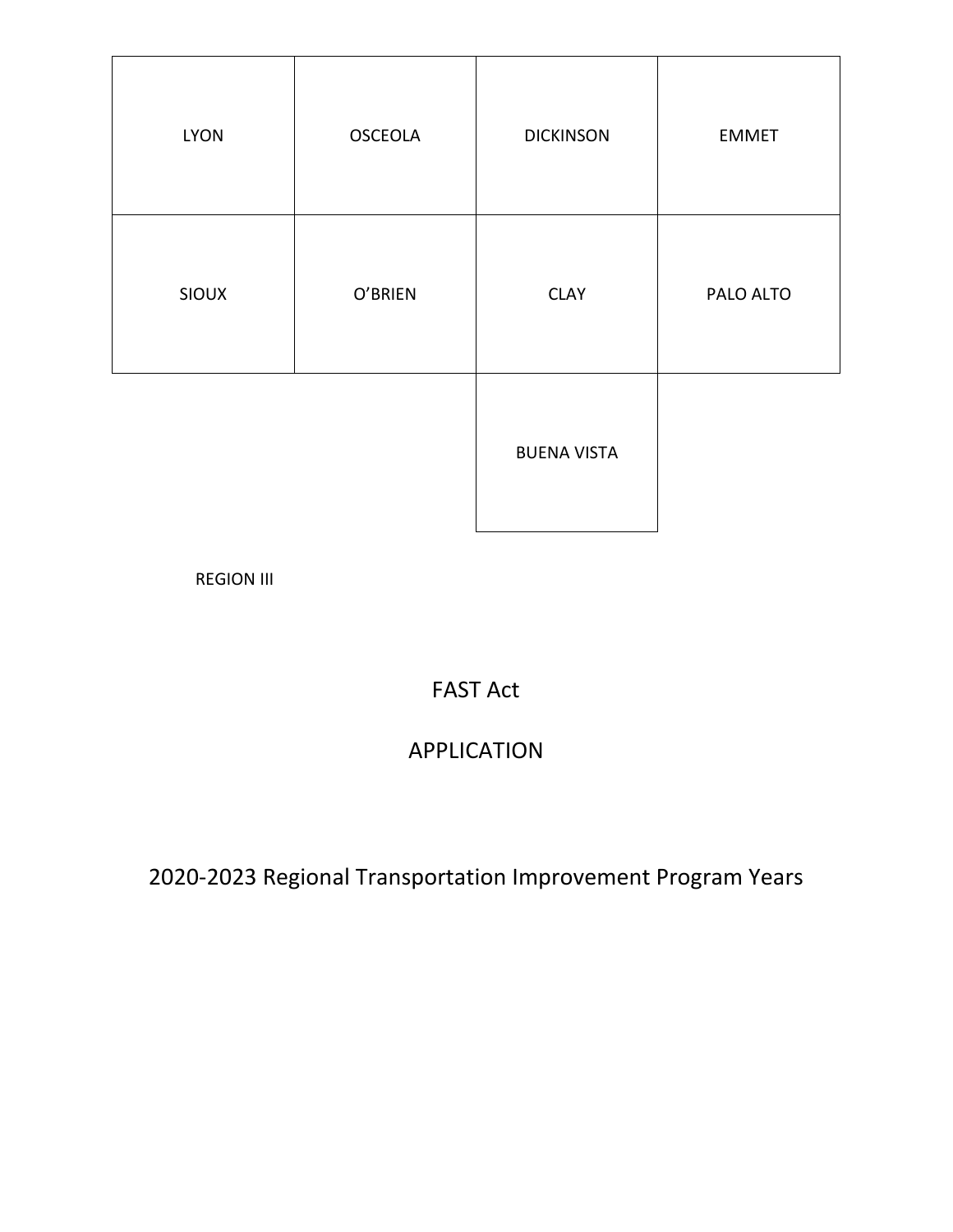Application Produced by: The Northwest Iowa Planning & Development Commission

## APPLICATION FOR REGION III TRANSPORTATION PROJECTS

Complete and return the original plus copy to: Ted Kourousis, Executive Director, NWIPDC

## P.O. Box 1493, Spencer, Iowa 51301 by 4:30 p.m. **3/20/2019**

## (Fully executed applications will be accepted electronically: **ted.kourousis@nwipdc.org** Do not send maps larger than 8.5" x 14" legal size paper)

| 1. Project Name: Click here to enter text.               |      |                                                | <b>Date:</b> Click here to enter a date. |  |                           |  |
|----------------------------------------------------------|------|------------------------------------------------|------------------------------------------|--|---------------------------|--|
| 2. Contact Person: Click here to enter text.             |      | <b>Phone Number:</b> Click here to enter text. |                                          |  |                           |  |
| 3. Address of Contact Person                             | City | County                                         |                                          |  | Zip Code                  |  |
| Click here to enter text. Click here to enter text.      |      | Click here to enter text.                      |                                          |  | Click here to enter text. |  |
| 4. Project Sponsor (lead entity if multi-jurisdictional) |      | <b>Sponsor Signature</b>                       |                                          |  |                           |  |
| Click here to enter text.                                |      |                                                |                                          |  |                           |  |

### 5. Classification of Project: (check all that apply)

| $\Box$ Highway                                                                                          | $\Box$ Transit                                                                        |
|---------------------------------------------------------------------------------------------------------|---------------------------------------------------------------------------------------|
| $\Box$ Construction, reconstruction<br>resurfacing, restoration, and<br>rehabilitation                  | $\Box$ Capital Costs for<br>transit projects                                          |
| $\Box$ Highway safety improvements<br>Capital and operating costs for traffic<br>management and control | $\square$ Surface Trans.<br>planning for transit<br>technology transfer<br>activities |
| $\Box$ Surface Transportation planning, highway<br>And research and development                         |                                                                                       |
| $\Box$ Operational Improvements                                                                         |                                                                                       |
| $\Box$ Fringe and corridor parking facilities                                                           |                                                                                       |
| Most transportation control measures in<br>The Clean Air Act                                            |                                                                                       |
| Development and establishment of<br>management system                                                   |                                                                                       |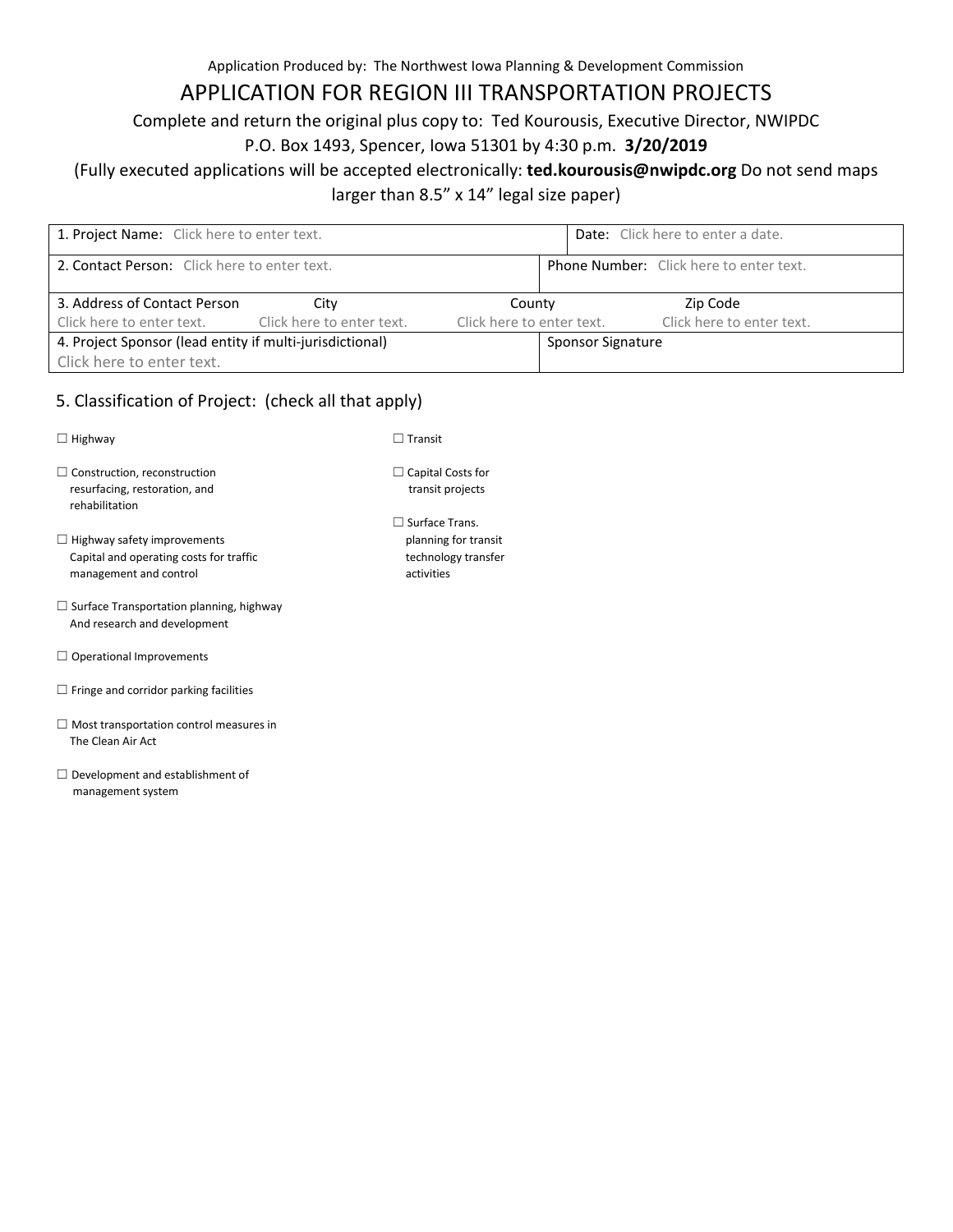Click here to enter text.

7. Please provide a brief description of the project area. Include a map with the area marked (please do not enclose and color maps or maps larger than 8.5" x 14" (legal size) paper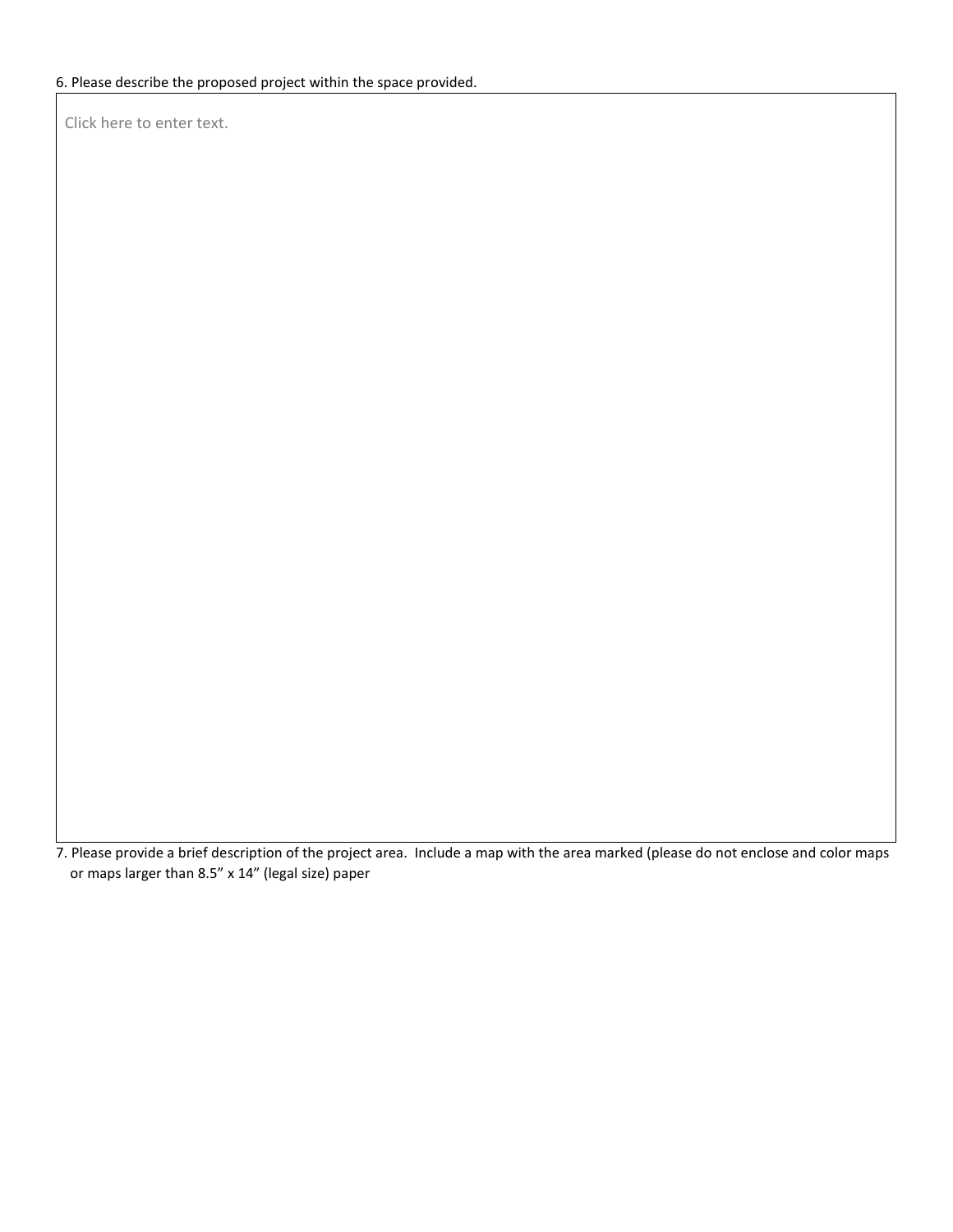Click here to enter text.

#### 8. Project Budget

| <b>EXPENSES</b>                            |                           | <b>REVENUE</b> |                                                                     |                                                   |  |
|--------------------------------------------|---------------------------|----------------|---------------------------------------------------------------------|---------------------------------------------------|--|
| <b>ITEM</b>                                | <b>COST</b>               | <b>SOURCE</b>  | <b>AMOUNT</b>                                                       | %                                                 |  |
| Land/Site Acquisition Costs                | Click here to enter text. | Regional       | Click here to enter text                                            | Click here to enter text                          |  |
| <b>Construction/Materials Costs</b>        | Click here to enter text. | Local          | Click here to enter text                                            | Click here to enter text                          |  |
| Engineering/Consulting Costs               | Click here to enter text. |                | Click here to enter text                                            | Click here to enter text                          |  |
| Capital Acquisition                        |                           |                |                                                                     |                                                   |  |
| explain:                                   | Click here to enter text. |                | Click here to enter text                                            | Click here to enter text                          |  |
| Click here to enter text.                  |                           |                |                                                                     | Click here to enter text Click here to enter text |  |
| Other (expl.)<br>Click here to enter text. |                           |                |                                                                     |                                                   |  |
| <b>TOTAL COST</b>                          | Click here to enter text. |                | <b>TOTAL COST</b> Click here to enter text Click here to enter text |                                                   |  |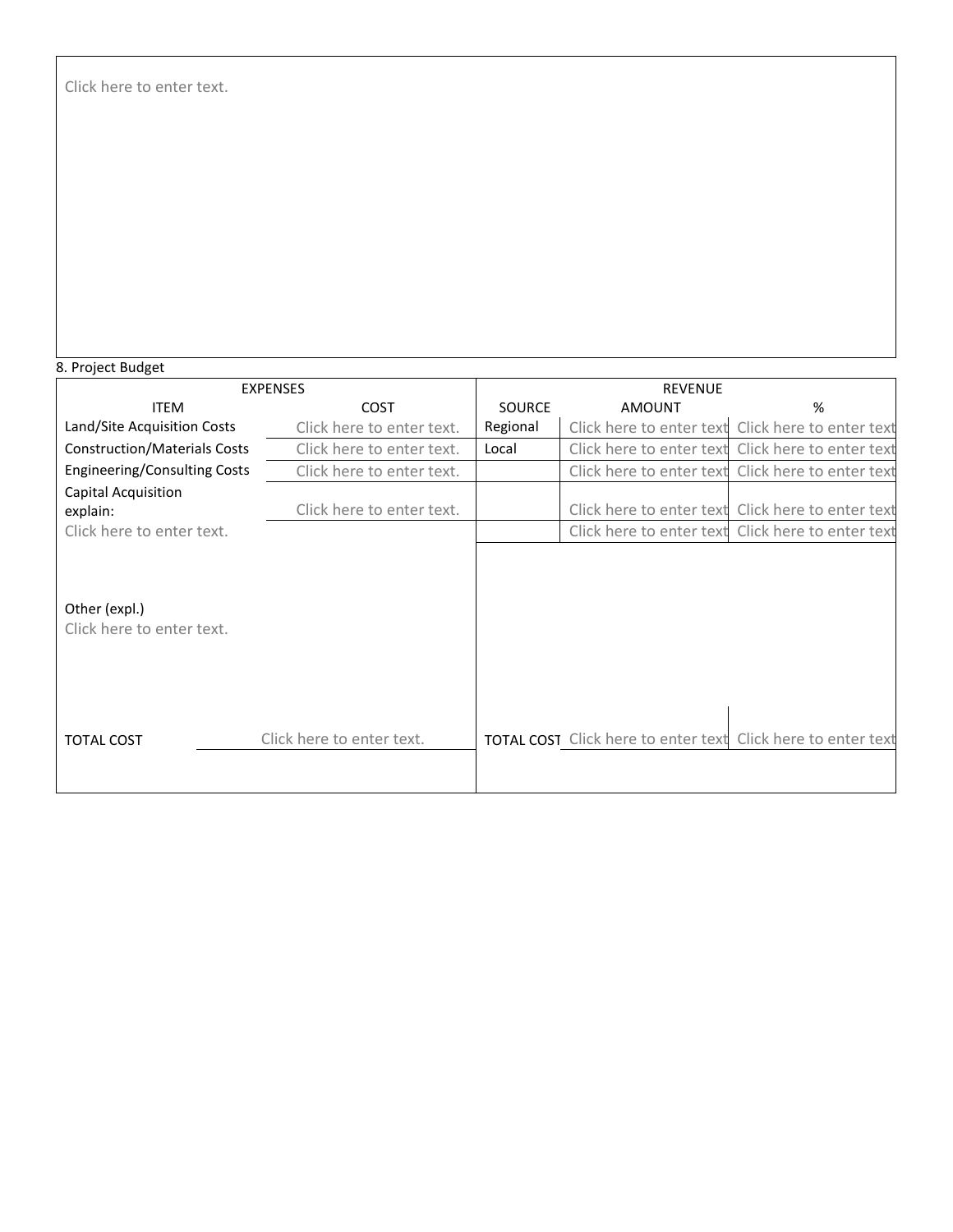| 9. Work plan and schedule for project completion (please be sure to coincide the work plan with the correct federal fiscal year, fiscal |
|-----------------------------------------------------------------------------------------------------------------------------------------|
| year for this cycle is 2020-2023 (Federal fiscal year is October 1-September 30)                                                        |
| Click here to enter text.                                                                                                               |

10. Is there a need to coordinate with another entity in the programming and/or implementation of this project?

 $\square$  Yes  $\square$  No

If yes, list other entities involved and describe the interaction needed and coordination to date.

Click here to enter text.